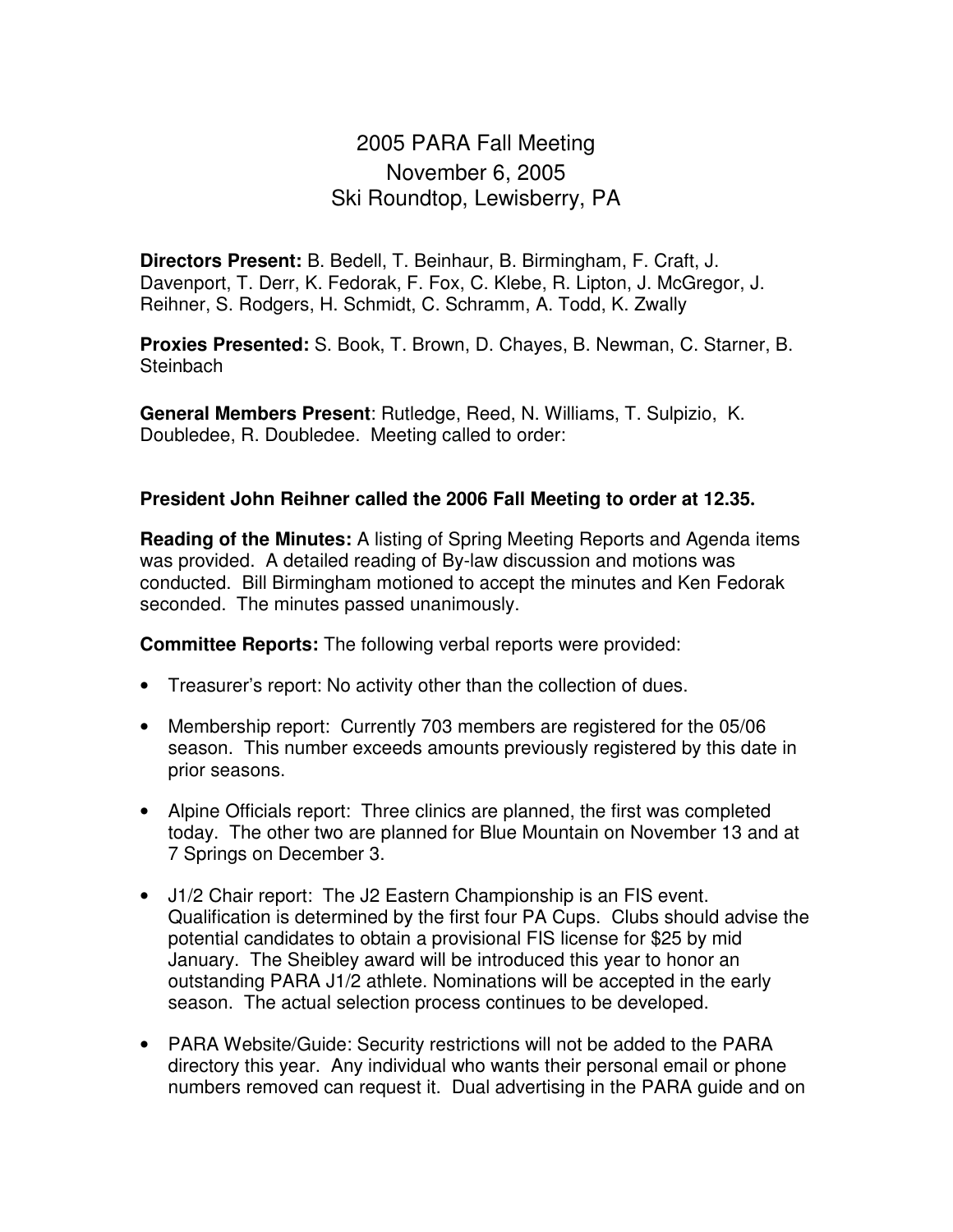the website will occur this year in anticipation to eliminating a PDF version of the Guide next year.

## **Old Business** –

- **Proxy vote acceptance:** Before proceeding to voting on proposed Bylaws, John McGregor provided information regarding the eligibility of proxy votes. Recent information from two non-profit resource organizations, Pennsylvania Association of Non-Profit Organization and Community Technology Assistance Center, indicate that 501(3)(c) organizations may not accept proxy votes of Directors due to fiduciary responsibility. This regulation effects the course of today's activities in three ways:
- 1. Use of proxies for today's meeting are not acceptable
- 2. Proposed by-laws need further amendment to remove by-law language re: the acceptance of proxies;
- 3. The current requirement to provide a tenday notice of a proposed by-law change is not met because additional changes are due to the proxy language.

Based on the effect caused by the previous information, John Reihner requested a roll call to establish if quorum limits existed to determine if the meeting could proceed. Eighteen directors and committee chairs were present exceeding the minimum number required for a quorum.

John McGregor requested that the meeting proceed with discussion about the proposed by-laws to determine:

- a) if consensus existed to leave the proposed by laws as is (with exception to proxies) and vote today with an effective date for 2006 Spring; or
- b) revise the proposed by laws significantly in preparation for the 2006 Spring Meeting based upon the input of today's meeting.

Through the course of subsequent discussion a decision was reached to pend voting until the Spring meeting so that procedural requirements of the existing by-laws could be maintained.

**By Law discussion:** John McGregor began by reviewing the more significant changes in the current proposal.

• **Renaming Regions**: Discussion centered first on correcting the labeling of regions to more accurately reflect their geographic location. Historically, East and Northeast regions were manipulated due to the subsequent entry of clubs after the founding of the PARA organization. It was noted that reassigning the region names in the 05/06 season would